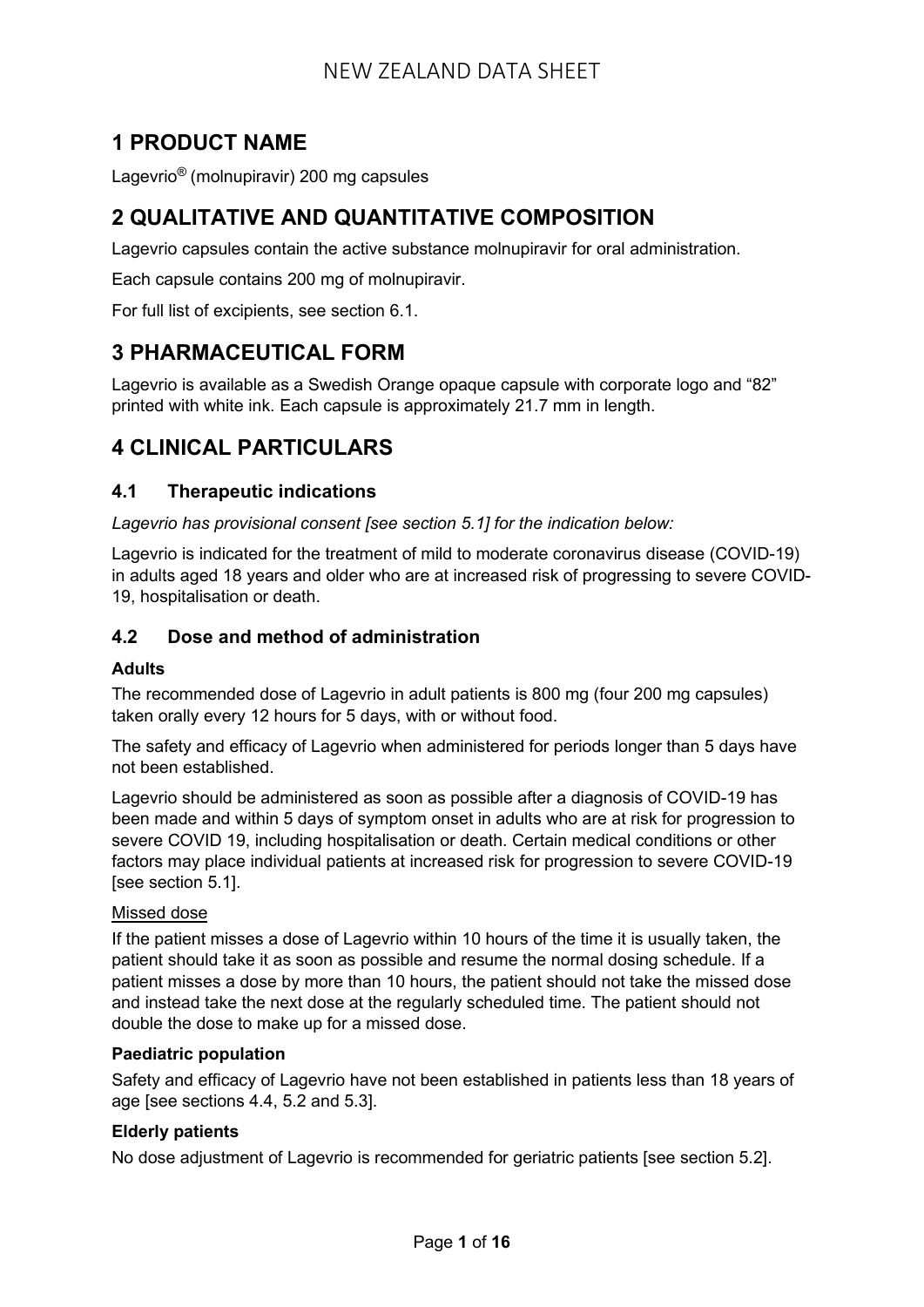## **Renal impairment**

No dose adjustment of Lagevrio is required in patients with renal impairment [see section 5.2].

## **Hepatic impairment**

No dose adjustment of Lagevrio is recommended in patients with hepatic impairment [see section 5.2].

## **Pregnancy**

Based on animal data, Lagevrio may cause fetal harm. Human pregnancy data are not available. The use of Lagevrio is not recommended during pregnancy [see sections 4.6 and 5.3]

## **4.3 Contraindications**

Hypersensitivity to the active substance or to any of the excipients listed in Section 6.1.

## **4.4 Special warnings and precautions for use**

## **Paediatric population**

Safety and efficacy of Lagevrio have not been established in patients less than 18 years of age [see sections 4.2, 5.2 and 5.3].

## **Hypersensitivity**

Hypersensitivity reactions have been reported with Lagevrio [see section 4.8]. If signs and symptoms of a clinically significant hypersensitivity reaction occur, immediately discontinue Lagevrio and initiate appropriate medications and/or supportive care.

## **4.5 Interaction with other medicines and other forms of interaction**

No drug interactions have been identified based on the limited available data.

Clinical drug-drug interaction trials of Lagevrio with concomitant medications have not been conducted. Molnupiravir is hydrolyzed to n-hydroxycytidine (NHC) prior to reaching systemic circulation. Uptake and metabolism of NHC are mediated by the same pathways involved in endogenous pyrimidine metabolism. NHC is not a substrate of major drug metabolizing enzymes or transporters. Neither molnupiravir nor NHC are inhibitors or inducers of major drug metabolizing enzymes or transporters. Therefore, the potential for molnupiravir or NHC to interact with concomitant medications is considered unlikely.

## **4.6 Fertility, pregnancy and lactation**

## **Women of childbearing potential**

Advise women of childbearing potential to use effective contraception for the duration of treatment and for 4 days after the last dose of Lagevrio (molnupiravir). It is also recommended that men who are sexually active with a partner of childbearing potential use an adequate form of contraception during and 3 months after treatment with Lagevrio.

## **Pregnancy**

Consider the need for a pregnancy test before initiating treatment in women of childbearing potential who are sexually active.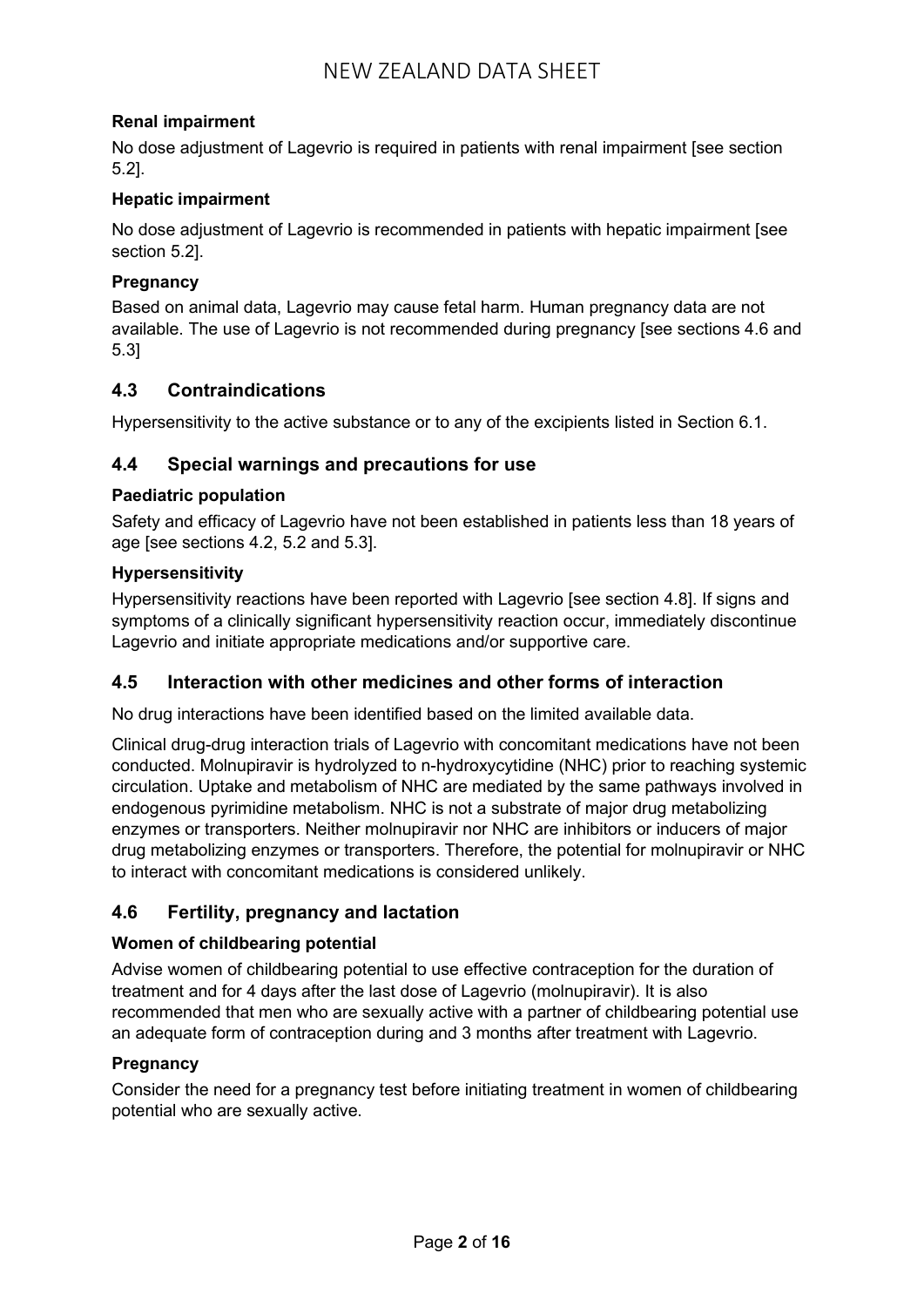## Risk Summary

The use of Lagevrio is not recommended during pregnancy. Based on animal data, Lagevrio may cause fetal harm when administered to pregnant women. There are no available data on the use of Lagevrio in pregnant women to evaluate the risk of major birth defects, miscarriage or adverse maternal or fetal outcomes. In an animal reproduction study, oral administration of molnupiravir to pregnant rats during the period of organogenesis resulted in embryofetal lethality and teratogenicity at 8 times the human NHC (N4-hydroxycytidine) exposures at the recommended human dose (RHD) and reduced fetal growth at  $\geq 3$  times the human NHC exposure at the RHD. Oral administration of molnupiravir to rabbits during the period of organogenesis resulted in reduced fetal body weights at 18 times the human NHC exposure at the RHD. In a pre- and post-natal developmental study in female rats, no effects were observed in offspring at exposures 2 times the human NHC exposure at the RHD [see section 5.3].

## **Breast-feeding**

It is unknown whether molnupiravir or any of the metabolites of molnupiravir are present in human milk, affect human milk production, or have effect on the breastfed infant. NHC was detected in the plasma of nursing pups from lactating rats administered molnupiravir [see section 5.3].

Based on the potential for adverse reactions on the infant from Lagevrio, breastfeeding is not recommended during treatment and for 4 days after the last dose of Lagevrio.

## **Fertility**

There were no effects on female or male fertility in rats at NHC exposures approximately 2 and 6 times respectively, the exposure in humans at the recommended human dose (RHD).

## **4.7 Effects on ability to drive and use machines**

Lagevrio is predicted to have no or negligible influence on the ability to drive and use machines.

## **4.8 Undesirable effects**

## **Clinical Trials Experience**

The safety of Lagevrio was evaluated based on data from a Phase 3 double-blind trial (MOVe-OUT) in which 1411 non-hospitalised subjects with COVID-19 were randomized and treated with Lagevrio (N=710) or placebo (N=701) for up to 5 days and followed through Day 29. Adverse events were those reported while subjects were on study intervention or within 14 days of study intervention completion/discontinuation [see section 5.1].

Discontinuation of study intervention due to an adverse event occurred in 1% of subjects receiving molnupiravir and 3% of subjects receiving placebo. Serious adverse events occurred in 7% of subjects receiving molnupiravir and 10% receiving placebo; none was considered drug-related by the investigator and most were COVID-19 related. Adverse events leading to death occurred in 2 (<1%) of the subjects receiving molnupiravir and 12 (1.7%) of subjects receiving placebo.

The most common adverse reactions in the molnupiravir treatment group in MOVe-OUT are presented in Table 1, all of which were Grade 1 (mild) or Grade 2 (moderate).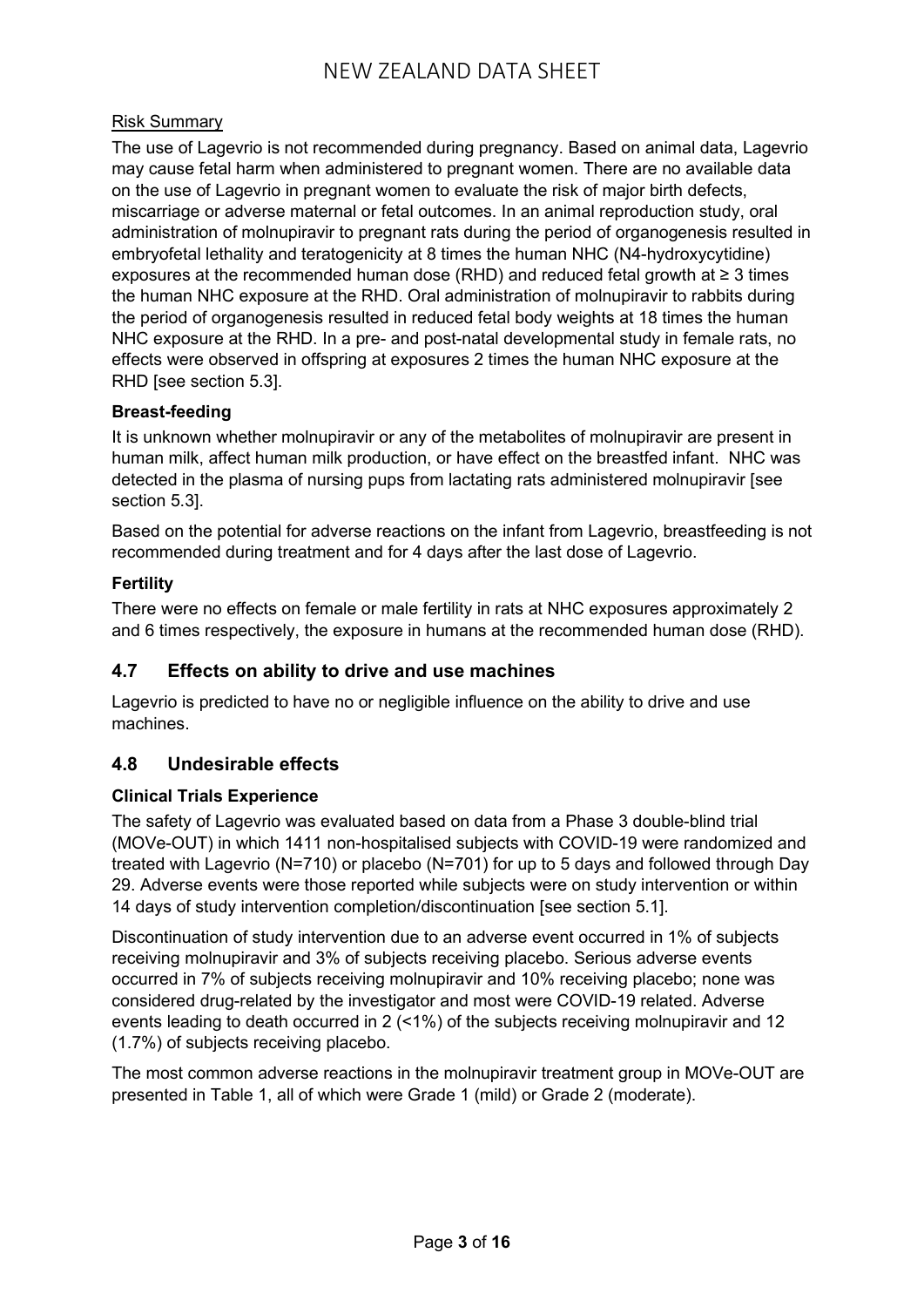## **Table 1: Adverse Reactions Occurring in Greater Than or Equal to 1% of Subjects Receiving Lagevrio in MOVe-OUT\***

|                  | Lagevrio %<br>$N = 710$ | Placebo %<br>$N = 701$ |
|------------------|-------------------------|------------------------|
| Diarrhea         | 2%                      | 2%                     |
| Nausea           | $1\%$                   | 1%                     |
| <b>Dizziness</b> | $1\%$                   | 1%                     |

\*Frequencies of adverse reactions are based on all adverse events attributed to study intervention by the investigator.

Laboratory Abnormalities

Selected laboratory abnormalities reported through Day 29 are presented in Table 2.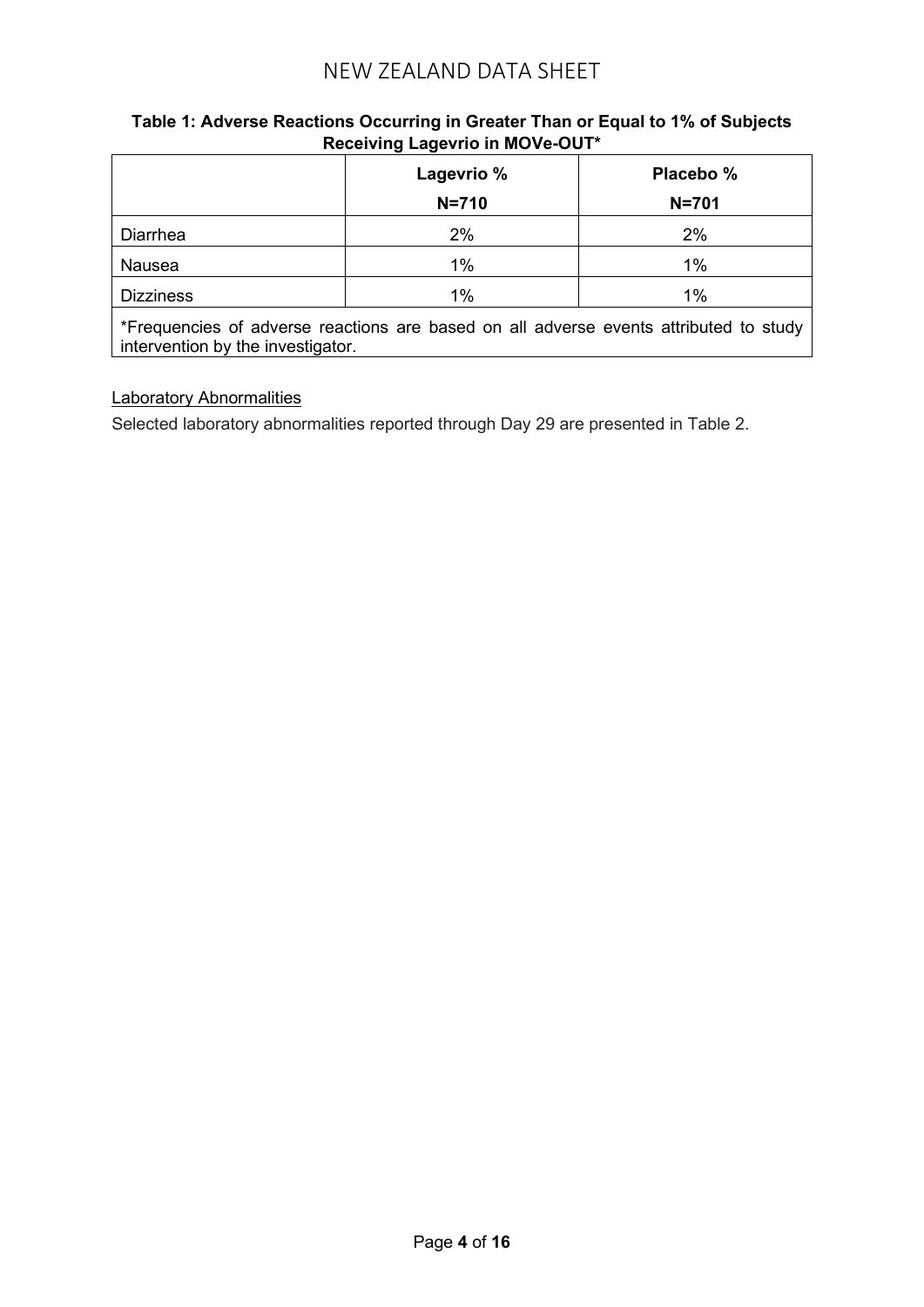| Table 2: Selected Laboratory Abnormalities in MOVe-OUT<br>Criterion*<br>Lagevrio<br><b>Placebo</b>                                                                                                                                                                                |                  |                  |  |  |
|-----------------------------------------------------------------------------------------------------------------------------------------------------------------------------------------------------------------------------------------------------------------------------------|------------------|------------------|--|--|
|                                                                                                                                                                                                                                                                                   | $N = 710$        | $N = 701$        |  |  |
|                                                                                                                                                                                                                                                                                   |                  |                  |  |  |
| <b>Chemistry</b>                                                                                                                                                                                                                                                                  |                  |                  |  |  |
| Alanine Aminotransferase (IU/L)                                                                                                                                                                                                                                                   |                  |                  |  |  |
| Grade 3: 5.0 - < 10.0 x ULN                                                                                                                                                                                                                                                       | 1%               | 2%               |  |  |
| Grade 4: ≥10.0 x ULN                                                                                                                                                                                                                                                              | 1%               | 0%               |  |  |
| Aspartate Aminotransferase (IU/L)                                                                                                                                                                                                                                                 |                  |                  |  |  |
| Grade 3: 5.0 - < 10.0 x ULN                                                                                                                                                                                                                                                       | 1%               | 1%               |  |  |
| Grade 4: ≥10.0 x ULN                                                                                                                                                                                                                                                              | 0%               | 0%               |  |  |
| Creatinine (mg/dL)                                                                                                                                                                                                                                                                |                  |                  |  |  |
| Grade 3: >1.8 - <3.5 x ULN or<br>Increase to 1.5 to <2.0 x<br>above baseline                                                                                                                                                                                                      | 2%               | 2%               |  |  |
| Grade 4: ≥3.5 x ULN or Increase<br>of $\geq$ 2.0 x above baseline                                                                                                                                                                                                                 | 1%               | 1%               |  |  |
| Lipase (IU/L)                                                                                                                                                                                                                                                                     |                  |                  |  |  |
| Grade 3: 3.0-<5.0 x ULN                                                                                                                                                                                                                                                           | $1\%$            | 1%               |  |  |
| Grade $4: \geq 5.0 \times ULN$                                                                                                                                                                                                                                                    | 0%               | 1%               |  |  |
| Hematology                                                                                                                                                                                                                                                                        |                  |                  |  |  |
| Hemoglobin (g/dL)                                                                                                                                                                                                                                                                 |                  |                  |  |  |
| Grade 3: Male: 7.0 - < 9.0<br>Female: 6.5 - <8.5                                                                                                                                                                                                                                  | 1%               | 1%               |  |  |
| Grade 4: Male: <7.0<br>Female: <6.5                                                                                                                                                                                                                                               | 0%               | 0%               |  |  |
| Platelets (10^9/L)                                                                                                                                                                                                                                                                |                  |                  |  |  |
| Grade 3: 25 - < 50                                                                                                                                                                                                                                                                | $\overline{0\%}$ | $\overline{0\%}$ |  |  |
| Grade 4: < 25                                                                                                                                                                                                                                                                     | 0%               | 1%               |  |  |
| Leukocytes (10^9/L)                                                                                                                                                                                                                                                               |                  |                  |  |  |
| Grade 3: 1.000 - 1.499                                                                                                                                                                                                                                                            | 1%               | 1%               |  |  |
| Grade 4: <1.000                                                                                                                                                                                                                                                                   | 0%               | 0%               |  |  |
| *For graded criteria: subjects are counted once per test in the highest grade reported.<br>For inclusion in this analysis, both a baseline and at least one post-baseline laboratory value had to<br>be present. Only subjects with a worsened grade from baseline were included. |                  |                  |  |  |

Grades are based on the NIH DAIDS Table for Grading the Severity of Adult and Paediatric Adverse Events, version 2.1 or predefined limit of change (PDLC).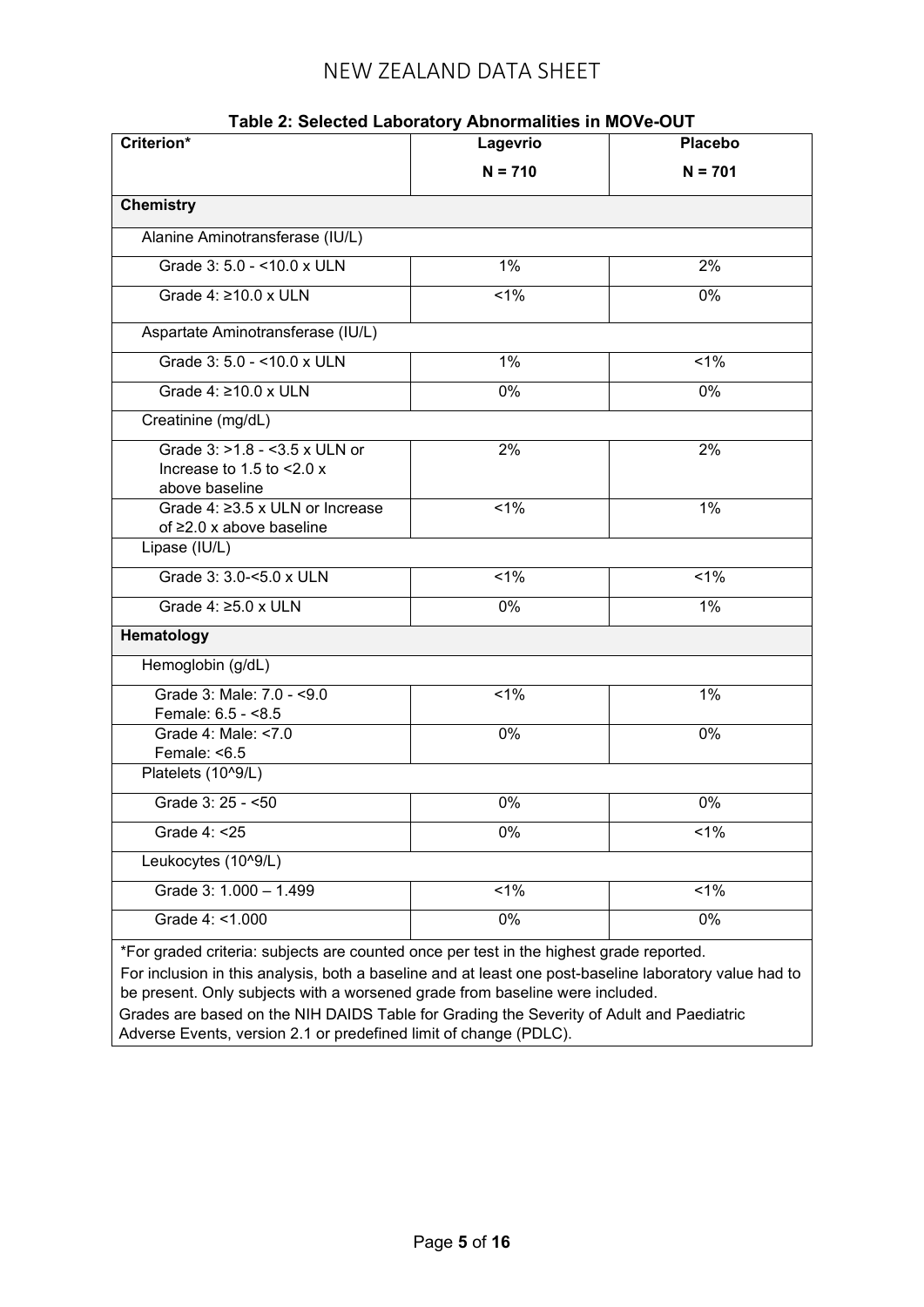## **Post-marketing Experience**

The following adverse reactions have been identified during post-marketing use of Lagevrio. Because these reactions are reported voluntarily from a population of uncertain size, it is not always possible to reliably estimate their frequency or establish a causal relationship to drug exposure.

*Immune System Disorders* hypersensitivity, angioedema [see section 4.4]

*Skin and Subcutaneous Tissue Disorders* erythema, rash, urticaria

## **Reporting of suspected adverse reactions**

Reporting suspected adverse reactions after authorisation of the medicine is important. It allows continued monitoring of the benefit/risk balance of the medicine. Healthcare professionals are asked to report any suspected adverse reactions <https://nzphvc.otago.ac.nz/reporting/>

## **4.9 Overdose**

There is no human experience of overdosage with Lagevrio. Treatment of overdose with Lagevrio should consist of general supportive measures including the monitoring of the clinical status of the patient. Hemodialysis is not expected to result in effective elimination of NHC.

For advice on the management of overdose please contact the National Poisons Centre on 0800 POISON (0800 764766).

# **5 PHARMACOLOGICAL PROPERTIES**

## **5.1 Pharmacodynamic properties**

*This medicine has been given a provisional consent under Section 23 of the Act. This means that further evidence on this medicine is awaited or that there are specific conditions of use. Refer to the consent notice published in the New Zealand Gazette for the specific conditions.*

## **Therapeutic class**

Lagevrio is an antiviral drug.

## **Chemistry**

Molnupiravir is the 5´-isobutyrate prodrug of the antiviral ribonucleoside analogue NHC.

The chemical name for molnupiravir is {(2R,3S,4R,5R)-3,4-Dihydroxy-5-[(4Z)-4- (hydroxyimino)-2-oxo-3,4-dihydropyrimidin-1(2H)-yl}oxolan-2-yl]methyl 2-methylpropanoate.

It has an empirical formula of  $C_{13}H_{19}N_3O_7$  and its molecular weight is 329.31 g/mol.

Its structural formula is: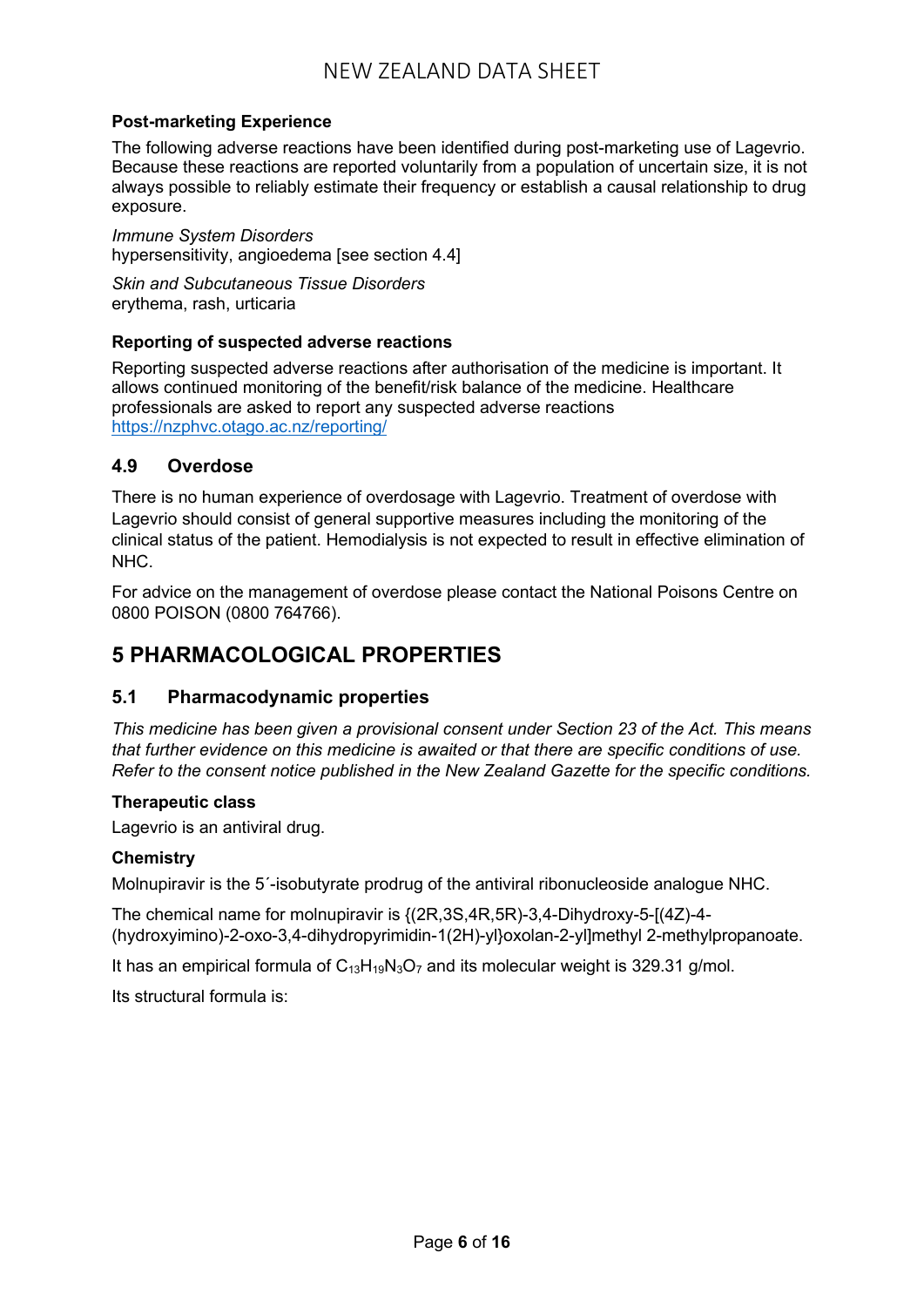

Molnupiravir is a white to off-white solid that is soluble in water.

## **Mechanism of action**

Lagevrio is a prodrug that is metabolized to the cytidine nucleoside analogue, NHC which distributes into cells where it is phosphorylated to form the pharmacologically active ribonucleoside triphosphate (NHC-TP). NHC-TP acts by a mechanism known as viral error catastrophe. NHC-TP incorporation into viral RNA by the viral RNA polymerase, results in an accumulation of errors in the viral genome leading to inhibition of replication.

The relationship between NHC and intracellular NHC-TP with antiviral efficacy has not been evaluated clinically.

## **Clinical Trials**

Clinical data are based on data from 1433 randomized subjects in the Phase 3 MOVe-OUT trial. MOVe-OUT is a randomized, placebo-controlled, double-blind clinical trial studying molnupiravir for the treatment of non-hospitalised patients with mild to moderate COVID-19 who are at risk for progressing to severe COVID-19 and/or hospitalisation. Eligible subjects were 18 years of age and older and had one or more pre-defined risk factors for disease progression: over 60 years of age, diabetes, obesity (BMI ≥30), chronic kidney disease, serious heart conditions, chronic obstructive pulmonary disease, or active cancer. The study included symptomatic subjects not vaccinated against SARS-CoV-2 and who had laboratory confirmed SARS-CoV-2 infection and symptom onset within 5 days of randomization. Subjects were randomized 1:1 to receive 800 mg of molnupiravir or placebo orally twice daily for 5 days.

At baseline, in all randomized subjects, the median age was 43 years (range: 18 to 90); 17% of subjects were over 60 years of age and 3% were 75 years of age or older; 49% of subjects were male; 57% were White, 5% Black or African American, 3% Asian; 50% Hispanic or Latino. The majority of subjects were enrolled from sites in Latin America (46%) and Europe (33%); 12% were enrolled in Africa, 6% were enrolled in North America and 3% were enrolled in Asia. Forty-eight percent of subjects received molnupiravir or placebo within 3 days of COVID-19 symptom onset. The most common risk factors were obesity (74%), over 60 years of age (17%), and diabetes (16%). Among 792 subjects (55% of total randomized population) with available baseline SARS-CoV-2 variant/clade identification results, 58% were infected with Delta (B.1.617.2 and AY lineages), 20% were infected with Mu (B.1.621), 11% were infected with Gamma (P.1), and the remainder were infected with other variants/clades. Overall, baseline demographic and disease characteristics were well balanced between the treatment arms.

Table 3 provides the results of the primary endpoint (the percentage of subjects who were hospitalised or died through Day 29 due to any cause).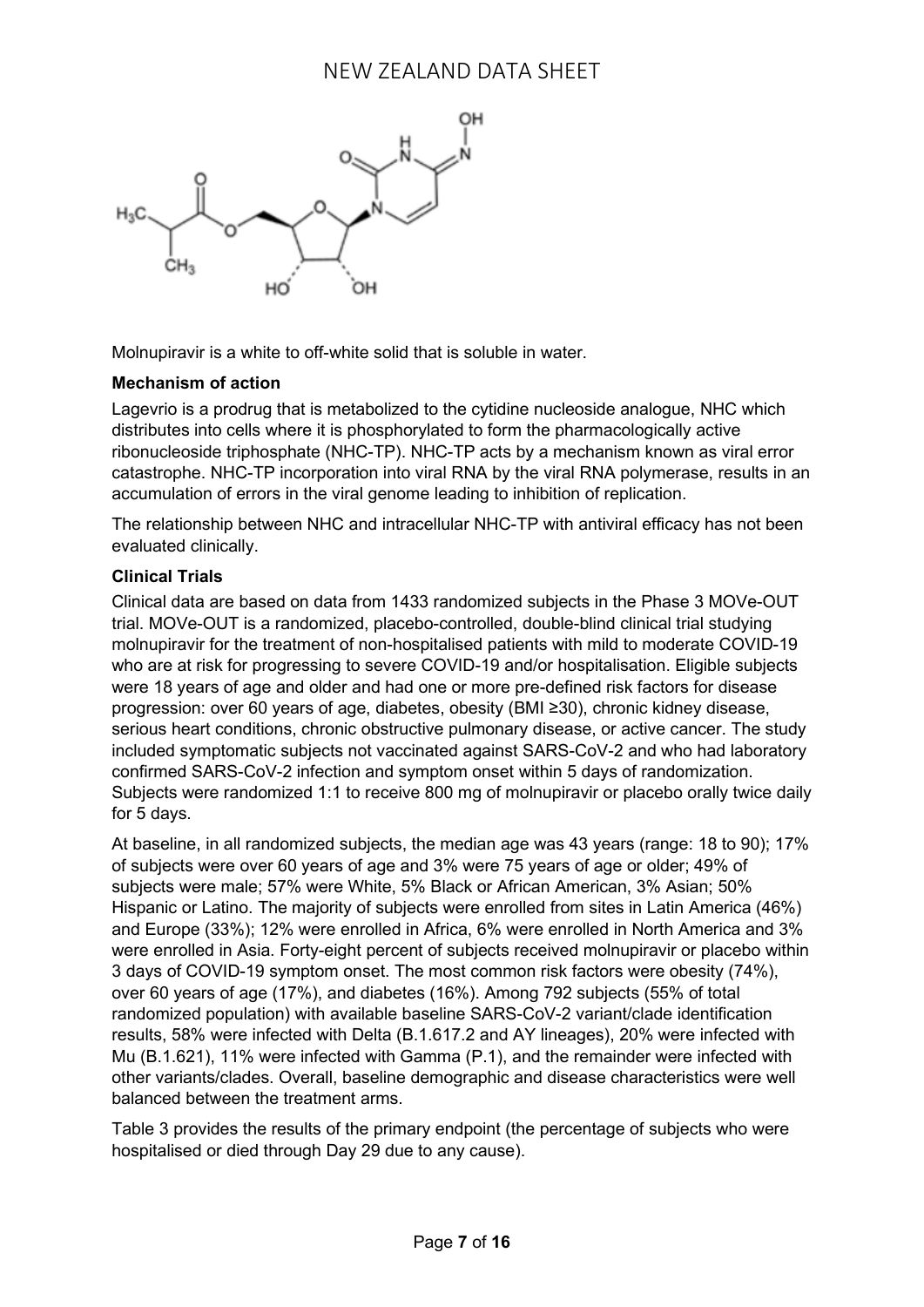| i abie J. Lilicacy Nesults III Non-Hospitalised Addits With COVID-19<br><b>Interim Analysis</b> |                       |                                |                                                                        |                      |
|-------------------------------------------------------------------------------------------------|-----------------------|--------------------------------|------------------------------------------------------------------------|----------------------|
|                                                                                                 | Lagevrio<br>$(N=385)$ | <b>Placebo</b><br>$(N=377)$    | <b>Risk Difference*</b><br>(95% CI)                                    | p-Value <sup>t</sup> |
|                                                                                                 | n (%)                 | $n$ (%)                        |                                                                        |                      |
| <b>All-cause</b><br>hospitalisation or death<br>through Day 29                                  | 28 (7.3%)             | 53 (14.1%)                     | $-6.8%$<br>$(-11.3\%, -2.4\%)$                                         | 0.0012               |
| Hospitalisation <sup>#</sup>                                                                    | 28 (7.3%)             | 52 (13.8%)                     |                                                                        |                      |
| Death                                                                                           | $0(0\%)$              | $8(2.1\%)$                     |                                                                        |                      |
| Unknown <sup>§</sup>                                                                            | $0(0\%)$              | $1(0.3\%)$                     |                                                                        |                      |
|                                                                                                 |                       | <b>All-Randomized Analysis</b> |                                                                        |                      |
|                                                                                                 | Lagevrio              | <b>Placebo</b>                 | <b>Risk Difference*</b>                                                |                      |
|                                                                                                 | $(N=709)$             | $(N=699)$                      | % (95% CI)                                                             |                      |
|                                                                                                 | $n$ (%)               | $n$ (%)                        |                                                                        |                      |
| <b>All-cause</b><br>hospitalisation or death<br>through Day 29                                  | 48 (6.8%)             | 68 (9.7%)                      | $-3.0%$<br>$(-5.9\%, -0.1\%)$                                          |                      |
| Hospitalisation <sup>#</sup>                                                                    | 48 (6.8%)             | 67 (9.6%)                      |                                                                        |                      |
| Death                                                                                           | $1(0.1\%)$            | $9(1.3\%)$                     |                                                                        |                      |
| Unknown <sup>§</sup><br>$*$ Diale different                                                     | $0(0\%)$              | $1(0.1\%)$                     | of medicing in place hoped on Miettinen and Nurminen method stratified |                      |

## **Table 3. Efficacy Results in Non-Hospitalised Adults with COVID-19**

\* Risk difference of molnupiravir-placebo based on Miettinen and Nurminen method stratified by time of COVID-19 symptom onset (≤3 days vs. >3 [4-5] days).

**†** 1-sided p-Value

‡ Defined as ≥24 hours of acute care in a hospital or an acute care facility (e.g., emergency room).

§ Subjects with unknown status at Day 29 are counted as having an outcome of all-cause hospitalisation or death in the efficacy analysis.

Note: All subjects who died through Day 29 were hospitalised prior to death.

For interim analysis subjects: Relative risk reduction of molnupiravir compared to placebo is 48% (95% CI: 20%, 67%) based on the Cochran-Mantel-Haenszel method stratified by time of COVID-19 symptom onset (≤3 days vs. >3 [4-5] days)

For all randomized subjects: Relative risk reduction of molnupiravir compared to placebo is 30% (95% CI: 1%, 51%) based on the Cochran-Mantel-Haenszel method stratified by time of COVID-19 symptom onset (≤3 days vs. >3 [4-5] days)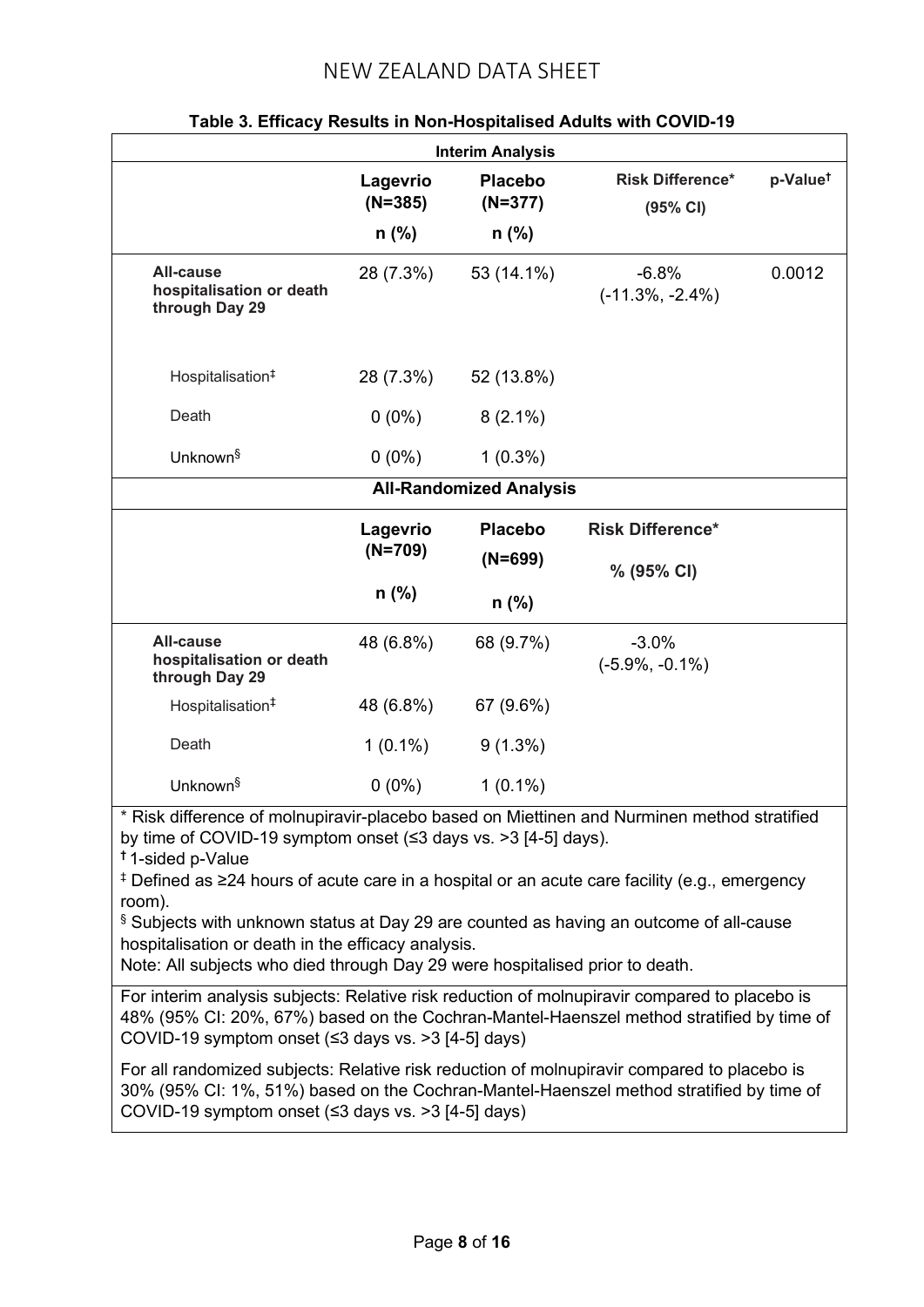An exploratory analysis assessing the primary endpoint in prespecified subgroups is provided in Figure 1. For the majority of subgroups, the point estimate favours molnupiravir.

## **Figure 1. Subgroup Efficacy Results in Non-Hospitalised Adults with COVID-19 - All-Randomized Subjects**

|                                    | Difference (%)                           | # Events/Subjects<br>Molnupiravir | Placebo | <b>Risk Difference</b><br>% (95% CI) |
|------------------------------------|------------------------------------------|-----------------------------------|---------|--------------------------------------|
| Time from Symptom Onset to         |                                          |                                   |         |                                      |
| Randomization<br>$\leq$ 3 days     |                                          | 25/339                            | 28/335  | $-1.0$ ( $-5.2$ , 3.2)               |
| $>$ 3 days                         |                                          | 23/370                            | 40/364  | $-4.8$ ( $-9.0, -0.7$ )              |
| Age                                |                                          |                                   |         |                                      |
| $\leq 60$ years                    |                                          | 36/591                            | 52/572  | $-3.0$ $(-6.1, 0.0)$                 |
| $>60$ years                        |                                          | 12/118                            | 16/127  | $-2.4$ ( $-10.6, 5.8$ )              |
| <b>Sex</b>                         |                                          |                                   |         |                                      |
| Male                               |                                          | 32/330                            | 41/355  | $-1.9$ ( $-6.5, 2.8$ )               |
| Female                             |                                          | 16/379                            | 27/344  | $-3.6(-7.4, -0.2)$                   |
| Obesity (BMI $\geq$ 30)            |                                          |                                   |         |                                      |
| Yes                                |                                          | 29/535                            | 46/507  | $-3.7$ $(-6.9, -0.5)$                |
| No                                 |                                          | 19/174                            | 22/192  | $-0.5$ ( $-7.1, 6.2$ )               |
| <b>Diabetes Mellitus</b>           |                                          |                                   |         |                                      |
| Yes                                |                                          | 17/107                            | 17/117  | $1.4$ (-8.2, 11.1)                   |
| No                                 |                                          | 31/602                            | 51/582  | $-3.6$ $(-6.6, -0.7)$                |
| <b>Baseline COVID Severity</b>     |                                          |                                   |         |                                      |
| Mild                               | ⊢◆⊬                                      | 19/395                            | 27/376  | $-2.4(-5.9, 1.0)$                    |
| Moderate                           | ◆H                                       | 29/311                            | 40/321  | $-3.1(-8.1, 1.8)$                    |
| <b>Most Common Baseline Clades</b> |                                          |                                   |         |                                      |
| 20J (Gamma)                        |                                          | 0/37                              | 9/47    | $-19.1$ ( $-32.6, -8.9$ )            |
| 21A, 21I, 21J (Delta)              |                                          | 18/237                            | 22/221  | $-2.4$ ( $-7.8$ , 2.9)               |
| $21H$ (Mu)                         |                                          | 6/75                              | 13/82   | $-7.9$ ( $-18.5$ , 2.6)              |
| Other                              |                                          | 5/47                              | 7/38    | $-7.8$ ( $-24.4$ , $7.4$ )           |
| <b>Baseline Antibody Status</b>    |                                          |                                   |         |                                      |
| Positive                           |                                          | 5/136                             | 2/146   | $2.3(-1.7, 7.1)$                     |
| Negative                           |                                          | 39/541                            | 64/520  | $-5.1$ $(-8.8, -1.6)$                |
|                                    |                                          |                                   |         |                                      |
|                                    | $-30 -20$<br>$-10$<br>$\mathbf{0}$<br>10 |                                   |         |                                      |

Molnupiravir  $\leftarrow$  Favor  $\rightarrow$  Placebo

The corresponding confidence interval is based on Miettinen & Nurminen method. The modified intent-to-treat population is the efficacy analysis population.

Baseline serum samples were evaluated with the Roche Elecsys anti-N assay to test for the presence of antibodies (IgM, IgG and IgA) against the SARS-CoV-2 nucleocapsid protein. The findings of these subgroup analyses are considered exploratory.

The Kaplan-Meier curve shows time to hospitalisation or death, and results are consistent with the primary results (Figure 2).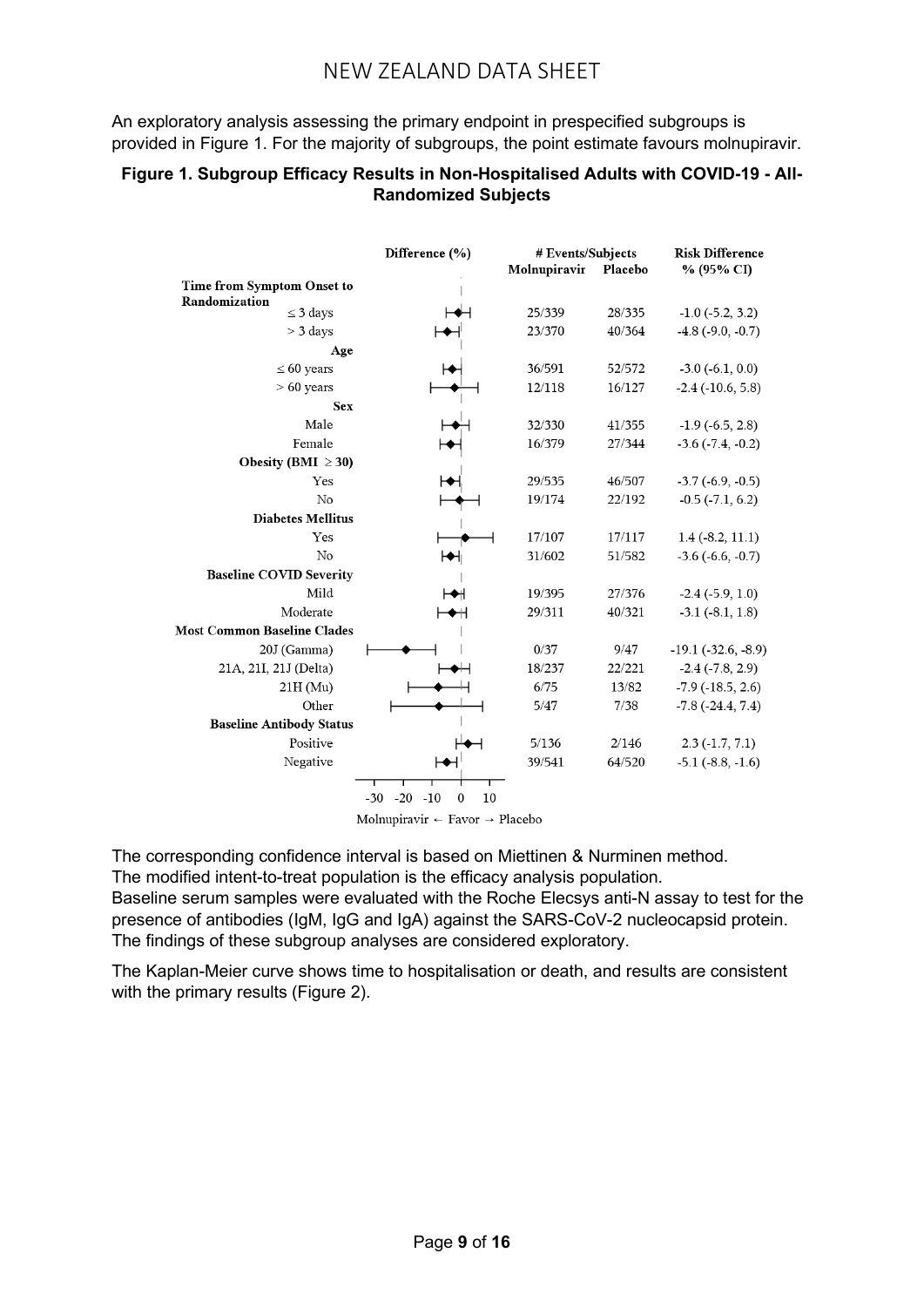

**Figure 2. Kaplan-Meier Plot of Time to Hospitalisation or Death Through Day 29 – All-Randomized Subjects**

Higher percentages of subjects reported sustained improvement or resolution in most selfreported COVID-19 signs and symptoms, as recorded on a daily symptom diary, in the molnupiravir group compared to the placebo group (Figure 3). Lower percentages of subjects reported progression in most self-reported COVID-19 signs and symptoms, as recorded on a daily symptom diary, in the molnupiravir group compared to the placebo group (Figure 4).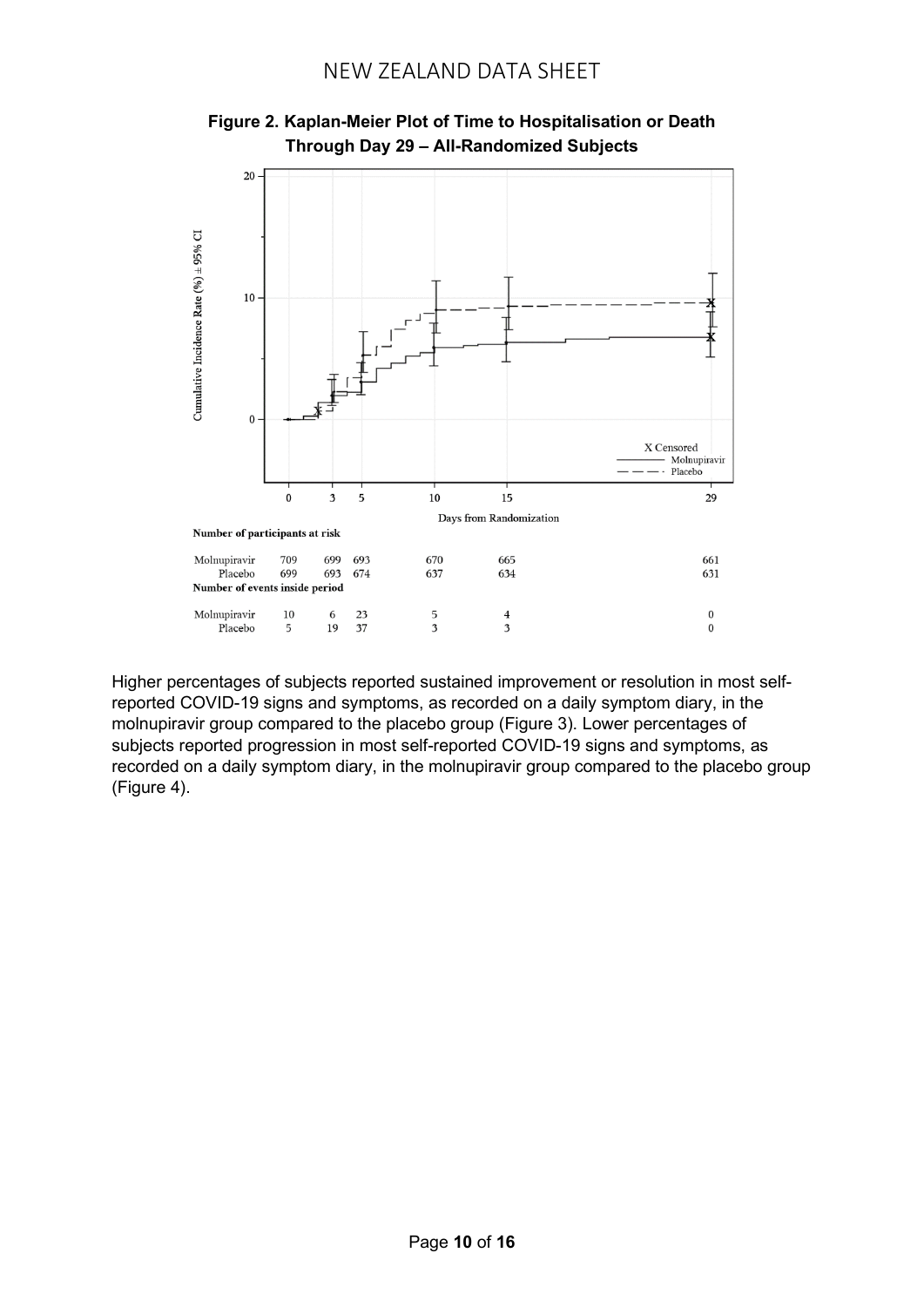## **Figure 3. Hazard Ratio of Time to Sustained Improvement or Resolution of Signs and Symptoms Through Day 29 – All-Randomized Subjects**

|                                                       | <b>Hazard Ratio</b>                                                    | Placebo | # Events/Subjects<br>Molnupiravir | <b>Hazard Ratio</b><br>HR (95% CI) |
|-------------------------------------------------------|------------------------------------------------------------------------|---------|-----------------------------------|------------------------------------|
| Loss of Smell                                         |                                                                        | 246/323 | 256/318                           | 1.20(1.01, 1.43)                   |
| Fatigue                                               |                                                                        | 439/528 | 466/538                           | 1.15(1.01, 1.31)                   |
| Shortness of Breath or Difficulty<br><b>Breathing</b> |                                                                        | 219/260 | 217/258                           | 1.14(0.94, 1.37)                   |
| Loss of Taste                                         |                                                                        | 217/262 | 204/242                           | 1.13(0.94, 1.37)                   |
| Sore Throat                                           |                                                                        | 267/296 | 286/318                           | 1.12(0.95, 1.33)                   |
| Diarrhea                                              |                                                                        | 159/166 | 153/158                           | 1.09(0.87, 1.36)                   |
| Nasal Congestion                                      |                                                                        | 384/429 | 396/439                           | 1.07(0.93, 1.23)                   |
| Chills                                                |                                                                        | 272/279 | 303/308                           | 1.05(0.89, 1.24)                   |
| Cough                                                 |                                                                        | 476/574 | 480/570                           | 1.04(0.92, 1.18)                   |
| Feeling Hot or Feverish                               |                                                                        | 359/372 | 366/386                           | 1.04(0.90, 1.21)                   |
| Headache                                              |                                                                        | 385/429 | 416/472                           | 1.02(0.89, 1.18)                   |
| Muscle or Body Aches                                  |                                                                        | 403/454 | 409/460                           | 1.01(0.88, 1.16)                   |
| Rhinorrhoea                                           |                                                                        | 318/347 | 319/348                           | 1.01(0.86, 1.18)                   |
| Nausea                                                |                                                                        | 164/171 | 163/176                           | 0.92(0.74, 1.14)                   |
| Vomiting                                              |                                                                        | 37/38   | 47/49                             | 0.68(0.44, 1.06)                   |
|                                                       | 0.5<br>1<br>2<br>Placebo $\leftarrow$ Favor $\rightarrow$ Molnupiravir |         |                                   |                                    |

Based on Cox regression model with Efron's method of tie handling with treatment and randomization stratification factor as covariates. Hazard ratio > 1 favours the molnupiravir group.

## **Figure 4. Hazard Ratio of Time to Progression of Signs and Symptoms Through Day 29 – All-Randomized Subjects**



Based on Cox regression model with Efron's method of tie handling with treatment and randomization stratification factor as covariates. Hazard ratio < 1 favours the molnupiravir group.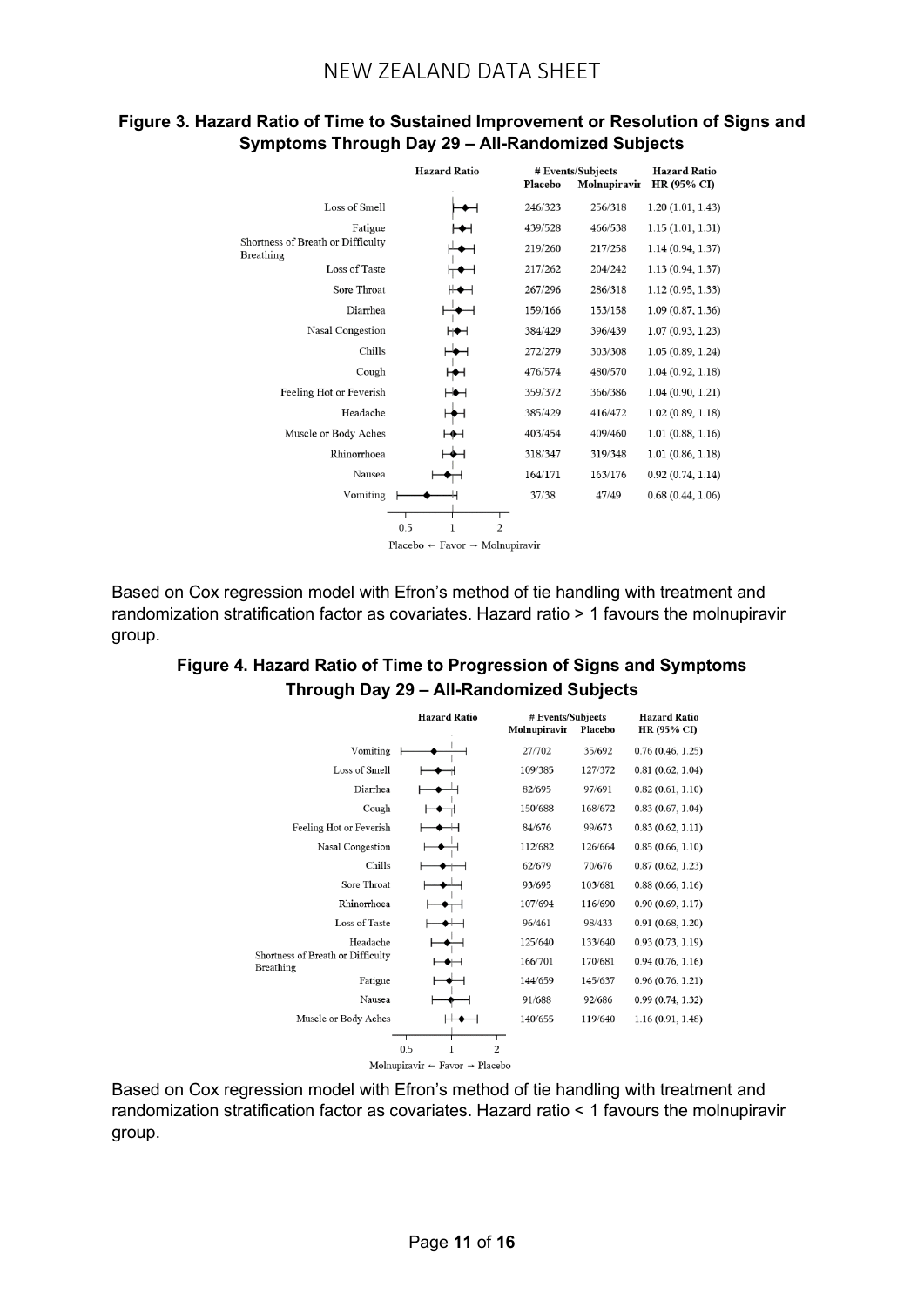## **Microbiology**

## Antiviral Activity

NHC was active in cell culture assays against SARS-CoV-2 with 50% effective concentrations ( $EC_{50}$ ) ranging between 0.67 to 2.66  $\mu$ M in A-549 cells and 0.32 to 2.03  $\mu$ M in Vero E6 cells. NHC had similar activity against SARS-CoV-2 variants B.1.1.7 (Alpha), B.1.351 (Beta), P.1 (Gamma), and B.1.617.2 (Delta) with  $EC_{50}$  values of 1.59, 1.77 and 1.32 and 1.68 µM, respectively. No impact was observed on the *in vitro* antiviral activity of NHC against SARS-CoV-2 when NHC was tested in combination with abacavir, emtricitabine, hydroxychloroquine, lamivudine, nelfinavir, remdesivir, ribavirin, sofosbuvir, or tenofovir.

## **Resistance**

No amino acid substitutions in SARS-CoV-2 associated with resistance to NHC have been identified in Phase 2 clinical trials evaluating molnupiravir for the treatment of COVID-19. Studies to evaluate selection of resistance to NHC with SARS-CoV-2 in cell culture have not been completed. Resistance selection studies have been conducted with other coronaviruses (MHV and MERS-CoV) and showed a low likelihood of resistance development to NHC. Following 30 passages in cell culture, only a 2 fold decrease in susceptibility was observed and no NHC resistance-associated amino acid substitutions were identified. NHC retained activity in vitro against virus with polymerase substitutions (e.g., F480L, V557L and E802D) associated with decreased remdesivir sensitivity, indicating a lack of cross-resistance.

## Activity against SARS-CoV-2 in animal models

The antiviral activity of molnupiravir has been demonstrated in mouse, hamster and ferret models of SARS-CoV-2 infection. In mice, molnupiravir significantly reduced infectious SARS-CoV-2 levels in infected transplanted human lung tissue. In SARS-CoV-2 infected ferrets, molnupiravir significantly reduced SARS-CoV-2 viral titers in the upper respiratory tract and completely inhibited viral spread to untreated contact animals. In SARS-CoV-2 infected Syrian hamsters, molnupiravir reduced viral RNA and infectious virus titers in the lungs of animals. Histopathological analysis of lung tissue harvested after infection, showed significantly reduced SARS-CoV-2 viral antigen levels and a lower abundance of pulmonary lesions in molnupiravir-treated animals compared with controls.

## **5.2 Pharmacokinetic properties**

Molnupiravir is a 5´-isobutyrate prodrug that is hydrolyzed to NHC prior to reaching systemic circulation. The pharmacokinetics of NHC are similar in healthy subjects and patients with COVID-19.

The pharmacokinetics of NHC at steady-state following administration of 800 mg molnupiravir every 12 hours are provided below in Table 4.

#### **Table 4: Pharmacokinetics of NHC After Administration of 800mg Lagevrio Every 12 hours**

| <b>NHC Geometric Mean (%CV)</b>                                             |                                       |                                 |  |  |
|-----------------------------------------------------------------------------|---------------------------------------|---------------------------------|--|--|
| $AUC_{0-12hr}$ (ng*hr/mL)*                                                  | $C_{\text{max}}$ (ng/mL) <sup>†</sup> | $C_{12hr}$ (ng/mL) <sup>*</sup> |  |  |
| 8260 (41.0)                                                                 | 2970 (16.8)                           | 31.1 (124)                      |  |  |
| %CV: Geometric coefficient of variation                                     |                                       |                                 |  |  |
| * Values were obtained from population PK analysis.                         |                                       |                                 |  |  |
| <sup>†</sup> Values were obtained from a Phase 1 study of healthy subjects. |                                       |                                 |  |  |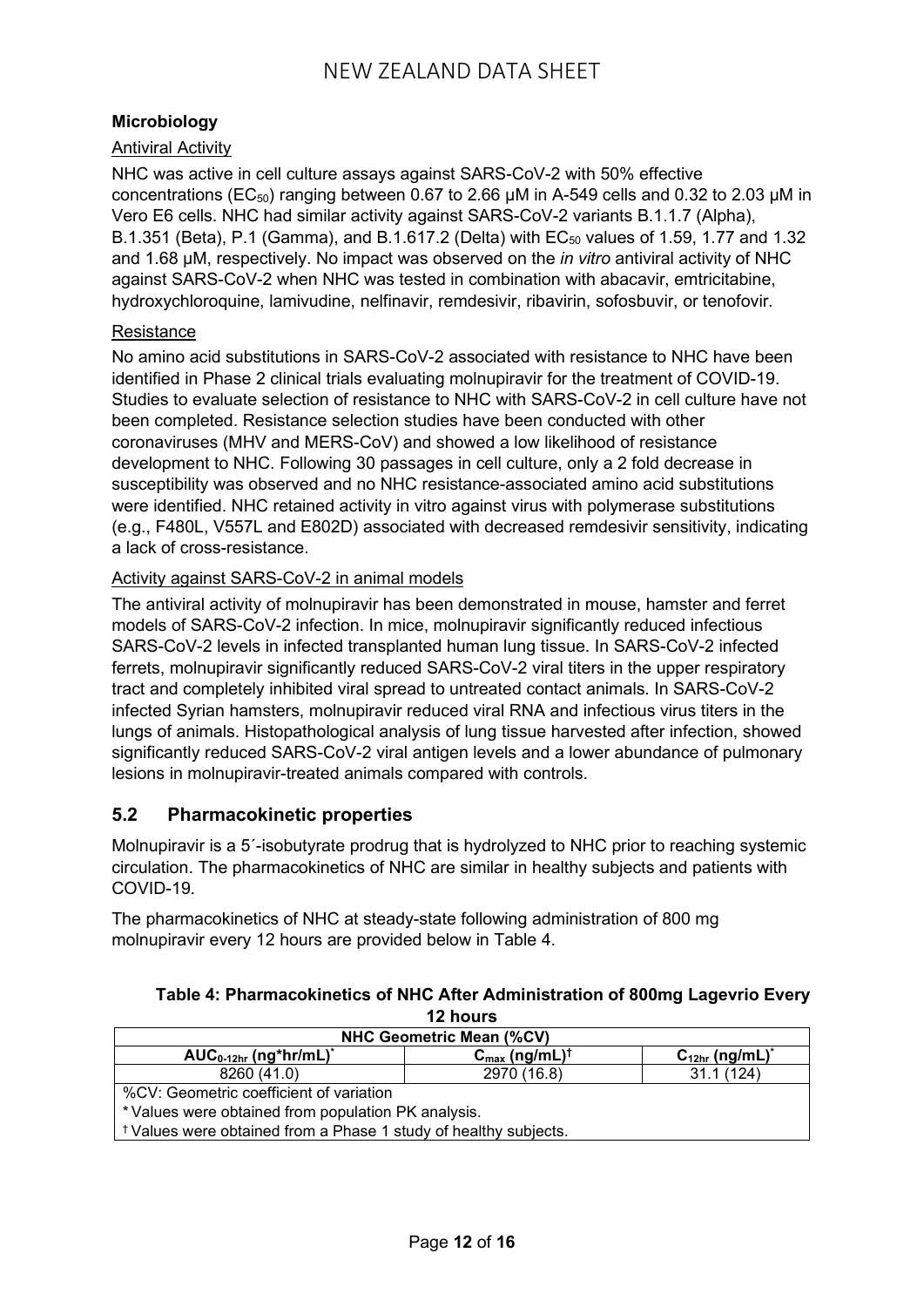## **Absorption**

Following twice daily oral administration of 800 mg molnupiravir, the median time to peak plasma NHC concentrations (Tmax) was 1.5 hours.

## Effect of Food

In healthy subjects, the administration of a single 200 mg dose of molnupiravir with a high-fat meal resulted in a 35% reduction in NHC peak concentrations  $(C_{max})$ , but AUC was not significantly affected. Molnupiravir can be taken with or without food.

## **Distribution**

NHC does not bind to plasma proteins.

## **Metabolism**

Molnupiravir is hydrolysed to NHC prior to reaching systemic circulation.

Uptake and metabolism of NHC are mediated by the same pathways involved in endogenous pyrimidine metabolism. NHC is not a substrate of major drug metabolizing enzymes or transporters. Neither molnupiravir nor NHC are inhibitors or inducers of major drug metabolizing enzymes or transporters.

## **Elimination**

The effective half-life of NHC is approximately 3.3 hours.

The fraction of dose excreted as NHC in the urine was ≤3% in healthy participants.

## **Special populations**

## Paediatric population

The pharmacokinetics of molnupiravir in paediatric patients less than 18 years of age have not been evaluated [see sections 4.2, 4.4 and 5.3].

#### Gender, race and age

Population PK analysis showed that age, gender, race and ethnicity do not meaningfully influence the PK of NHC.

## Renal impairment

Renal clearance is not a meaningful route of elimination for NHC. No dose adjustment in patients with any degree of renal impairment is needed. In a population PK analysis, mild or moderate renal impairment did not have a meaningful impact on the PK of NHC. While the PK of NHC has not been evaluated in patients with eGFR less than 30 mL/min/1.73m<sup>2</sup> or on dialysis, severe renal impairment and end-stage renal disease (ESRD) are not expected to have a significant effect on NHC exposure [see section 4.2].

## Hepatic impairment

The PK of molnupiravir and NHC has not been evaluated in patients with hepatic impairment. Preclinical data indicate that hepatic elimination is not expected to be a major route of NHC elimination; therefore, hepatic impairment is unlikely to affect NHC exposure. No dose adjustment in patients with hepatic impairment is needed [see section 4.2].

## **5.3 Preclinical safety data**

## **General toxicity**

Reversible, dose-related bone marrow toxicity affecting all hematopoietic cell lines was observed in dogs at ≥17 mg/kg/day (less than the human NHC exposure at the RHD). Mild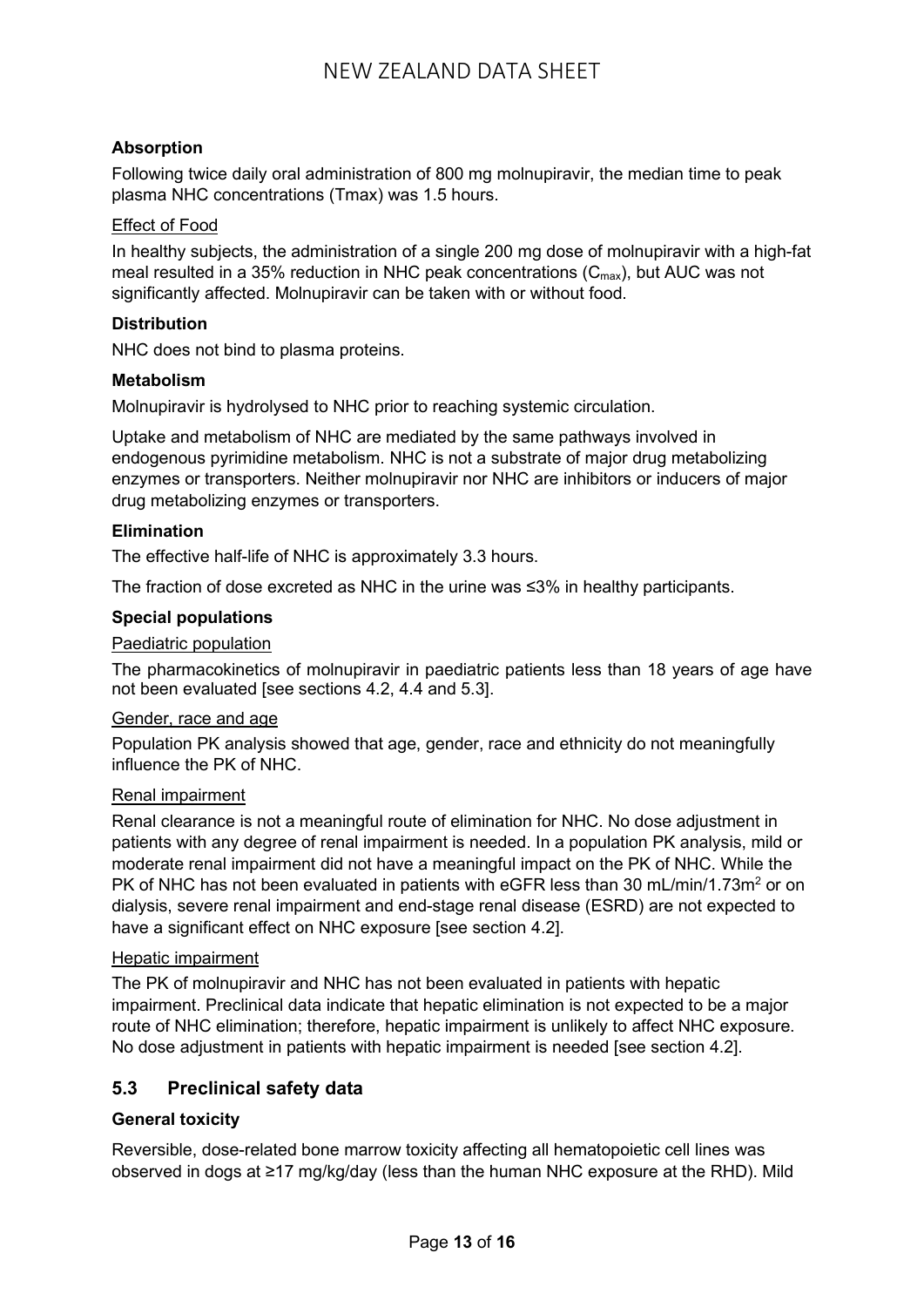decreases in peripheral blood cell and platelet counts were seen after 7 days of molnupiravir treatment progressing to more severe hematological changes after 14 days of treatment. Neither bone marrow nor hematological toxicity was observed in a 1-month toxicity study in mice up to 2000 mg/kg/day (19 times the human NHC exposure at the RHD) and a 3-month toxicity study in rats up to 1000 mg/kg/day (9 and 15 times the human NHC exposure at the RHD in female and male rats, respectively).

Bone and cartilage toxicity, consisting of an increase in the thickness of physeal and epiphyseal growth cartilage with decreases in trabecular bone was observed in the femur and tibia of rapidly growing rats in a 3-month toxicity study at  $\geq$  500 mg/kg/day (5 times the human NHC exposure at the RHD). There was no bone or cartilage toxicity in a 1-month toxicity study in rapidly growing rats up to 500 mg/kg/day (4 and 7 times the human NHC exposure at the RHD in female and male rats, respectively), in dogs dosed for 14 days up to 50 mg/kg/day (2 times the human NHC exposure at the RHD), or in a 1-month toxicity study in mice up to 2000 mg/kg/day (19 times the human NHC exposure at the RHD). Growth cartilage is not present in mature skeletons, therefore the bone and cartilage findings are not relevant for adult humans. The clinical significance of these findings for paediatric patients is unknown.

## **Carcinogenicity**

Carcinogenicity studies with molnupiravir have not been conducted.

## **Mutagenicity**

Molnupiravir and NHC were positive in the *in vitro* bacterial reverse mutation assay (Ames assay) with and without metabolic activation. In 2 distinct *in vivo* rodent mutagenicity models (Pig-a mutagenicity assay and Big Blue® (cII Locus) transgenic rodent assay) molnupiravir did not induce increased mutation rates relative to untreated historical control animals, and therefore is not mutagenic *in vivo*. Molnupiravir was negative for induction of chromosomal damage in *in vitro* micronucleus (with and without metabolic activation) and *in vivo* rat micronucleus assays. Based on the totality of the genotoxicity data, molnupiravir is of low risk for genotoxicity or mutagenicity in clinical use.

## **Reproduction**

There were no effects on fertility, mating performance or early embryonic development when molnupiravir was administered to female or male rats at NHC exposures approximately 2 and 6 times, respectively, the human NHC exposure at the RHD.

## **Development**

In an embryofetal development (EFD) study in rats, molnupiravir was administered orally to pregnant rats at 0, 100, 250, or 500 mg/kg/day from gestation days (GDs) 6 to 17. Molnupiravir was also administered orally to pregnant rats at up to 1000 mg/kg/day from GDs 6 to 17 in a preliminary EFD study. Developmental toxicities included post-implantation losses, malformations of the eye, kidney, and axial skeleton, and rib variations at 1000 mg/kg/day (8 times the human NHC exposure at the RHD) and decreased fetal body weights and delayed ossification at ≥500 mg/kg/day (3 times the human NHC exposure at the RHD). There were no developmental toxicities at ≤250 mg/kg/day (less than the human NHC exposure at the RHD). Maternal toxicities included decreased food consumption and body weight losses, resulting in the early sacrifice of individual animals at 1000 mg/kg/day, and decreased body weight gain at 500 mg/kg/day.

In an EFD study in rabbits, molnupiravir was administered orally to pregnant rabbits at 0, 125, 400, or 750 mg/kg/day from GDs 7 to 19. Developmental toxicity was limited to reduced fetal body weights at 750 mg/kg/day (18 times the human NHC exposures at the RHD).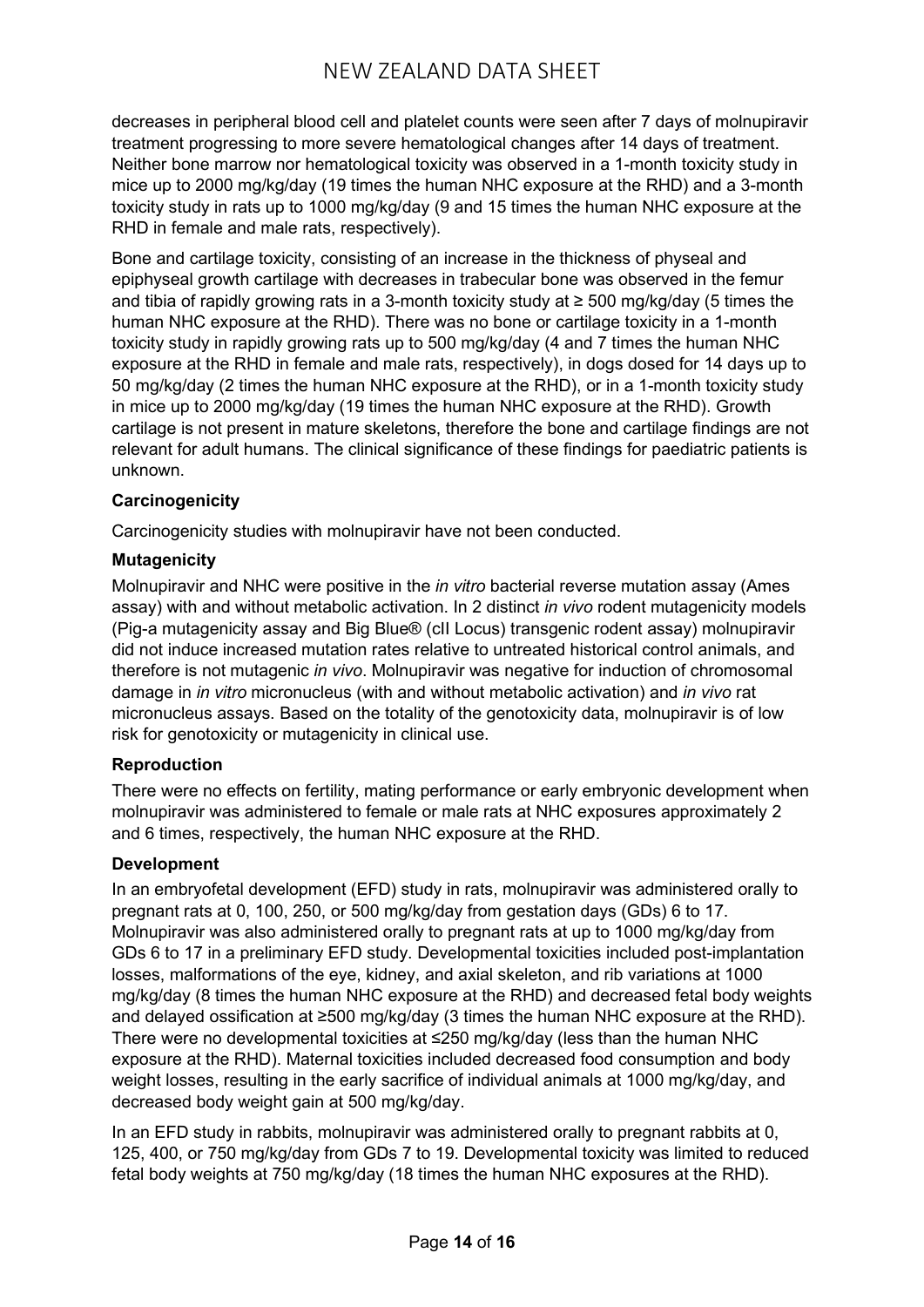There was no developmental toxicity at ≤400 mg/kg/day (7 times the human NHC exposures at the RHD). Maternal toxicities included reduced food consumption and body weight gains, and abnormal faecal output at 750 mg/kg/day.

In a pre- and post-natal developmental study, molnupiravir was administered orally to female rats at doses up to 500 mg/kg/day (2 times the human NHC exposure at the RHD) from gestation day (GD) 6 through lactation day 20. No effects were observed in offspring. When molnupiravir was administered to lactating rats at ≥250 mg/kg/day, NHC was detected in plasma of nursing pups.

# **6 PHARMACEUTICAL PARTICULARS**

## **6.1 List of excipients**

Each Lagevrio capsule contains the following inactive ingredients: Croscarmellose sodium Hydroxypropyl cellulose Magnesium stearate Microcrystalline cellulose Purified water

The capsule shell contains: Hypromellose Red iron oxide Titanium dioxide

The white ink contains: Butyl alcohol Dehydrated alcohol Isopropyl alcohol Potassium hydroxide Propylene glycol Purified water Shellac Strong ammonia solution Titanium dioxide

## **6.2 Incompatibilities**

Not applicable.

## **6.3 Shelf life**

24 months.

## **6.4 Special precautions for storage**

Store Lagevrio in the original bottle.

Store Lagevrio below 30°C.

## **6.5 Nature and contents of container**

HDPE bottle containing 40 capsules.